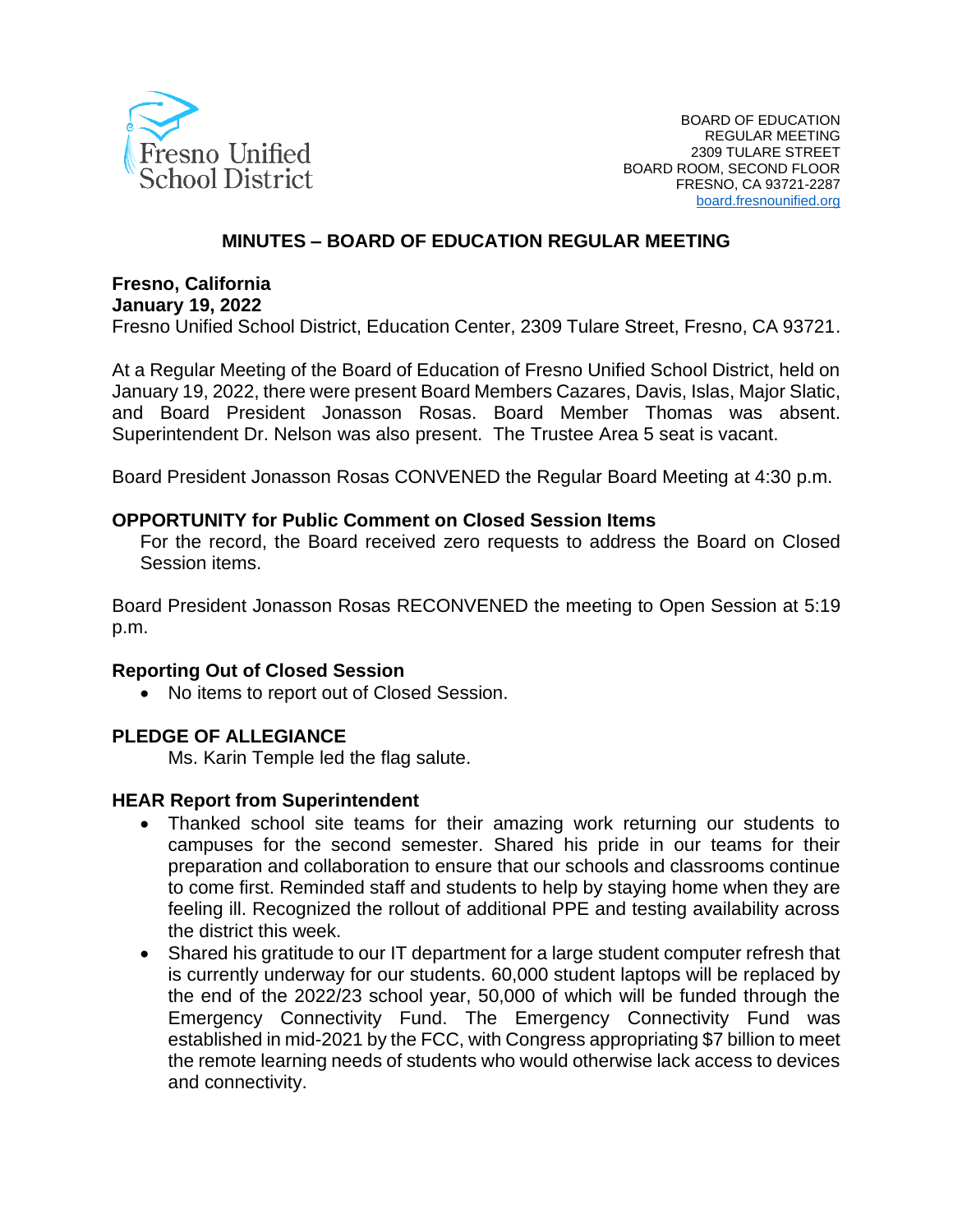## **HEAR Report from Superintendent - continued**

- Reminded families of ongoing services available through our FLATS center. FLATS, or our Family Learning Technology and Support team, have still been going strong supporting our students and families with any of their technology troubles. The FLATS walk up centers are at Homan Elementary, Burroughs Elementary, and Tioga Middle School seeing over 100 people per day – no appointments necessary. You can also call the FLATS team at 457-3939 for support, where the team receives an average of more than 300 calls per day. Support is available in English, Spanish, and Hmong.
- Shared his gratitude to our Human Resources and Teacher Development Departments for their ongoing work to increase our pool of qualified substitutes as we continue to face staffing challenges brought on by this wave of the pandemic. Just this week they have completed onboarding for 46 substitutes to hit our campuses and help support our teams. Thank you to our teams for their ongoing work and welcome to all our new substitutes who have joined this year!
- Encouraged all to save the date! Gaston Middle School and Edison High School Black Student Union (BSU), in partnership with the Fresno Unified Student Engagement Department, will proudly present the eighth annual Edison Region Black History Month VIRTUAL Program on Tuesday, February 01, 2022. The evening's virtual show will be livestreamed at 6:00 p.m. for students, parents, district leaders, and community partners. This year's collaboration includes King and Kirk Elementary Schools, Gaston and Computech Middle Schools and Edison High School students, community partners, and Purposed II Praise School of Dance.
- Invited our students, staff, families, and community members to join our Community Roundtables continuing over the next month. These roundtables will inform our Local Control Accountability Plan and our budget investments. The district needs to hear your feedback on what is most important to you for the district to invest in to improve education. Tomorrow night at Fort Miller Middle School all are welcome to join us in-person for the Fresno High Region roundtable at 5:30 p.m. in the cafeteria. Folks can also join on Tuesday the 25<sup>th</sup> at Roosevelt High School in the cafeteria. Dinner, childcare, and translation services will be provided, and all participants will receive an adult and child's ticket to the Fresno Chaffee Zoo and a giraffe feeding ticket.

## **OPPORTUNITY for Public Comment on Consent Agenda Items**

For the record, the Board received zero requests to address the Board on the Consent Agenda.

On a motion by Board Member Major Slatic, seconded by Board Clerk Islas, the Consent Agenda, with the exception of Agenda Items A-6 and A-8, which were pulled for further discussion, was approved by a roll call vote of 5-0-0-1, as follows: AYES: Board Members: Cazares, Davis, Islas, Major Slatic, and President Jonasson Rosas. ABSENT: Board Member Thomas. The Trustee Area 5 seat is vacant.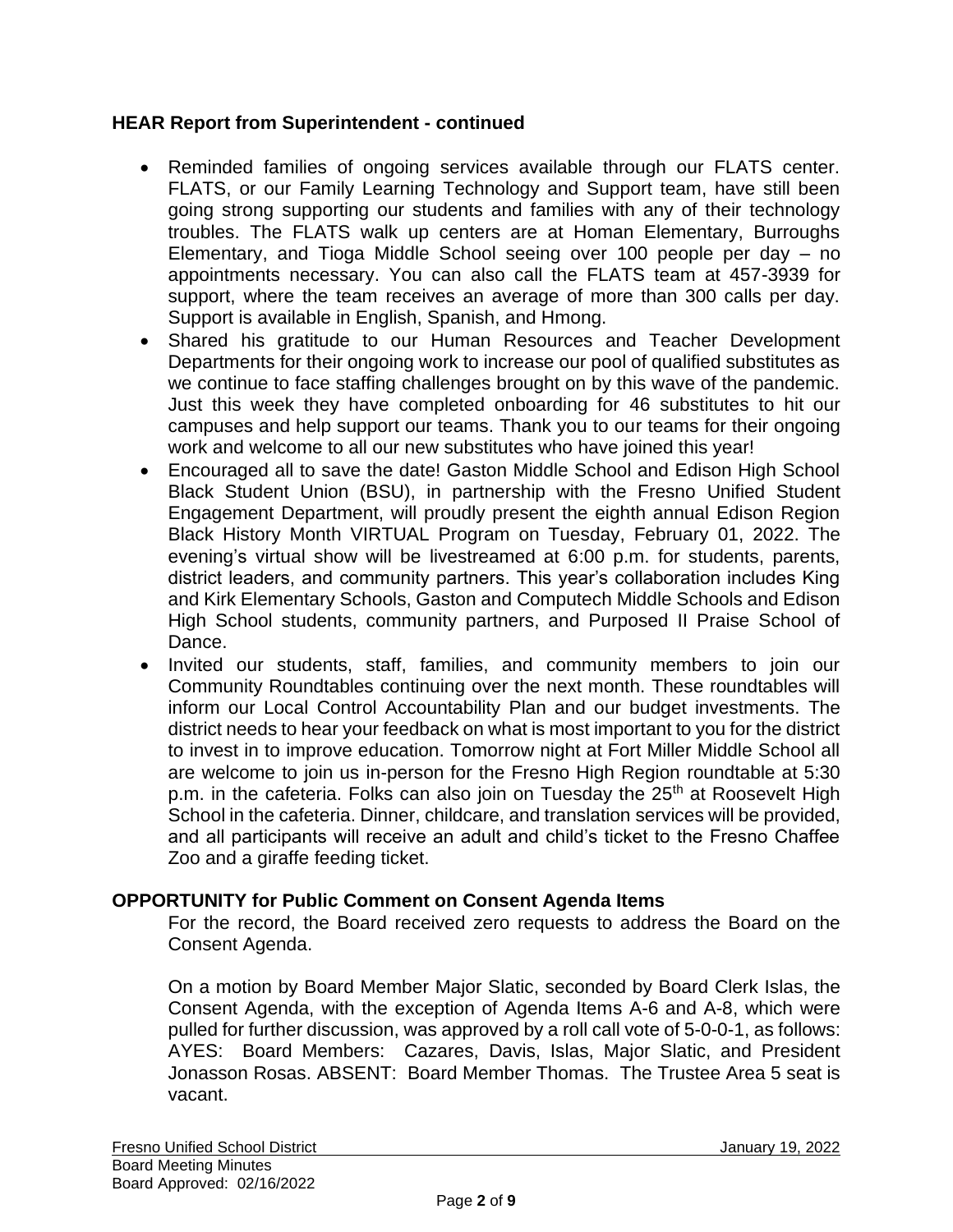**ALL CONSENT AGENDA** items are considered routine by the Board of Education and will be enacted by one motion. There will be no separate discussion of items unless a Board member so requests, in which event, the item(s) will be considered following approval of the Consent Agenda.

# **A. CONSENT AGENDA**

- **A-1, APPROVE Personnel List APPROVED as recommended.**
- **A-2, ADOPT Findings of Fact and Recommendations of District Administrative Board**

**ADOPTED as recommended**, the Findings of Fact and Recommendations of District Administrative Panels.

- **A-3, APPROVE Minutes from prior Meetings APPROVED as recommended**, draft minutes for the December 08, and December 15, 2021, Regular Board Meetings.
- **A-4, ADOPT Resolutions Delineating Authorized Agents to Sign on Behalf of Fresno Unified School District ADOPTED as recommended**, resolutions 21-18 through 21-32 to update authorized officials to sign various business transactions on behalf of Fresno Unified School District.
- **A-5, APPROVE Budget Revision No. 3 for Fiscal Year 2021/22 APPROVED as recommended**, budget revision No. 3 for fiscal year 2021/22.
- **A-6, APPROVE Addition of Chief Human Resources and Labor Relations to Classified Management 261 Duty Day Salary Schedule APPROVED as recommended**, revision to the Classified Management 261 Duty Day Salary Schedule adding the position of Chief Human Resources and Labor Relations.

For the record, Superintendent Dr. Nelson read the following statement:

Government Code section 54953(c)(3) of the Brown Act requires that this Board make an oral report in open session before taking final action on the compensation for the person serving as the Chief Human Resources and Labor Relations. The oral report must summarize any recommended compensation including salary and/or fringe benefits.

Consistent with this requirement, the District is providing the following oral summary of the salary and fringe benefits for David Chavez as Chief Human Resources and Labor Relations at E33, step 5, on the Classified Management 261 Duty Day Salary Schedule as follows: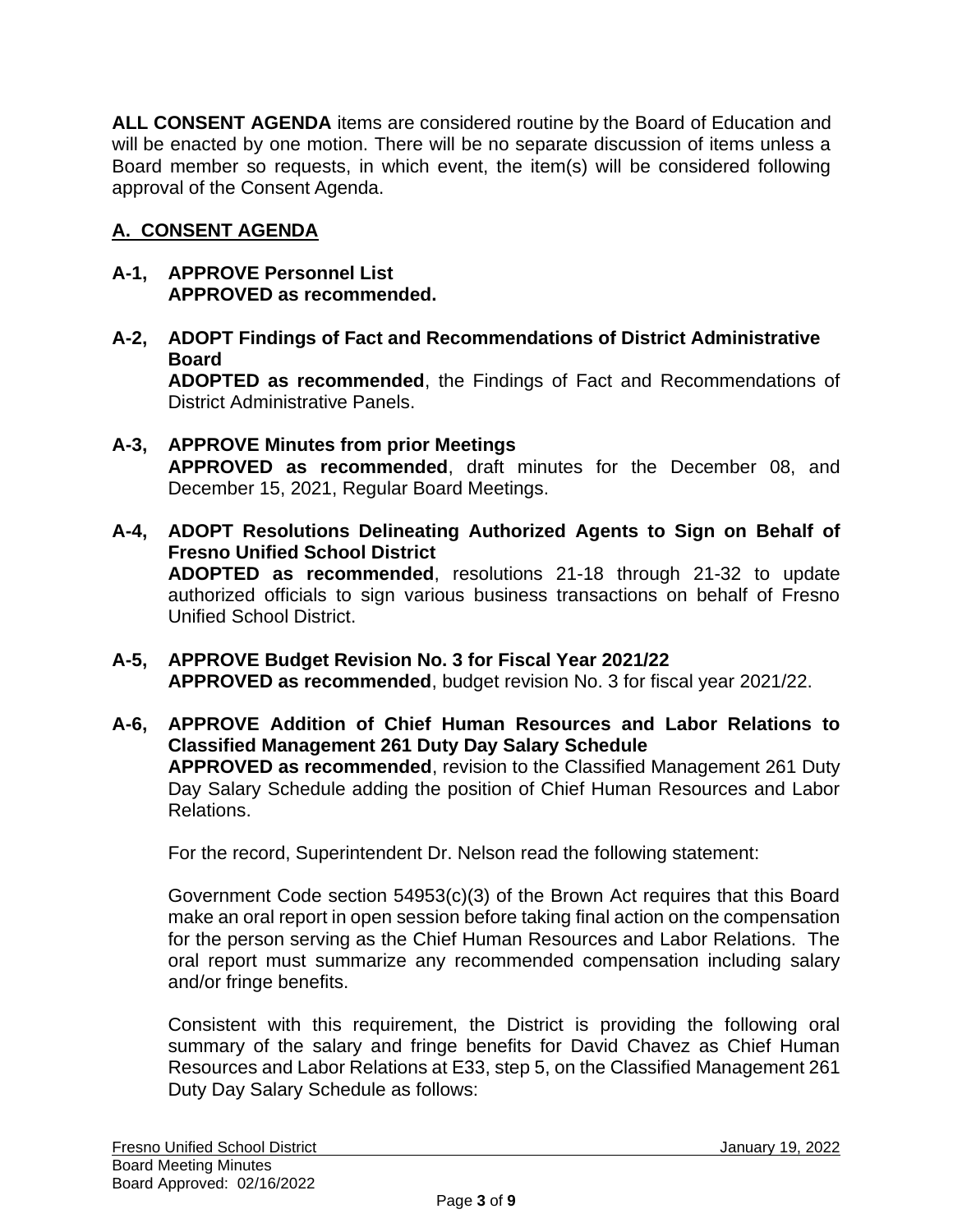# **A. CONSENT AGENDA- continued**

- Effective January 1, 2022, annual salary of \$215,580.57, which includes a 5.25% career increment consistent with the career increment applicable to all management employees in the District.
- Paid medical, dental and vision insurance coverage on same terms as other management employees.
- Paid vacation at 20 days per year.

That concludes the Board's report pursuant to Government Code section 54953(c)(3). I will now open this item for discussion and action.

On a motion by Board Member Davis, seconded by Board Member Cazares, Agenda Item A-6 was approved by a vote of 5-0-0-1 as follows: AYES: Board Members: Cazares, Davis, Islas, Major Slatic, and President Jonasson Rosas. ABSENT: Board Member Thomas. The Trustee Area 5 seat is vacant.

**A-7, APPROVE Position and ADOPT Job Description for Chief, Operations and Classified Labor Officer and Classified Management 261 Daily Salary Schedule Competitive Negotiable**

**APPROVED and ADOPTED as recommended**, description for the Chief, Operations and Classified Labor Officer and Classified Management 261 Daily Salary Schedule Competitive and Negotiable.

## **A-8, APPROVE Employment Agreement for Paul Idsvoog, Chief Operations and Classified Labor Management Officer**

**APPROVED as recommended**, an Oral Report on the Chief, Operations and Classified Labor Officer's salary and benefits is included for the Superintendent to present in open session as required by Government Code section 54953(c)(3).

For the record, Superintendent Dr. Nelson read the following statement:

Government Code section 54953(c)(3) of the Brown Act requires that this Board make an oral report in open session before taking final action on an employment agreement for a local agency executive such as the Chief Operations and Labor Management Officer. The oral report must summarize any recommended compensation including salary and/or fringe benefits.

Consistent with this requirement, the District is providing the following oral summary of the salary and fringe benefits as set forth in the proposed Employment Agreement between the Fresno Unified School District and Paul Idsvoog as Chief Operations and Labor Management Officer:

• Contract Term effective January 1, 2022 through June 30, 2025.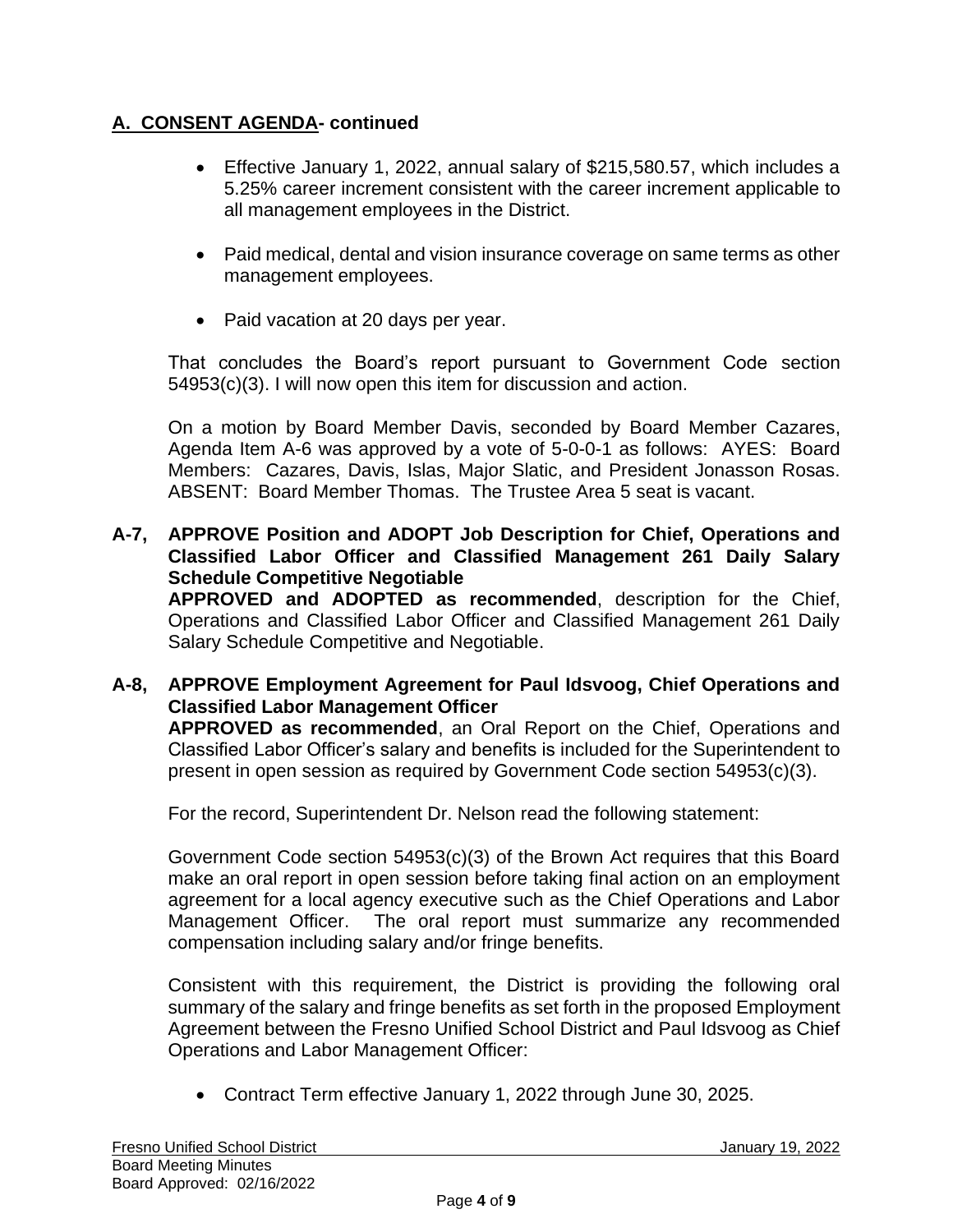## **A. CONSENT AGENDA- continued**

- Annual salary of \$232,398.78, which includes a 3% career increment consistent with the career increment applicable to all management employees in the District.
- Paid medical, dental and vision insurance coverage on same terms as other management employees.
- Increase additional annual retirement payment from \$18,000 per year to the maximum annual employee elective deferral which is \$20,500 for 2022
- Auto/Travel Allowance of \$500 per month.
- Paid vacation at 20 days per year.
- Professional dues to ACSA and CASBO.

That concludes the Board's report pursuant to Government Code section 54953(c)(3). I will now open this item for discussion and action.

On a motion by Board Member Davis, seconded by Board Member Cazares, Agenda Item A-8 was approved by a vote of 5-0-0-1 as follows: AYES: Board Members: Cazares, Davis, Islas, Major Slatic, and President Jonasson Rosas. ABSENT: Board Member Thomas. The Trustee Area 5 seat is vacant.

# **A-9, APPROVE Retiree Contract with Ralph Meza to Provide Extra Support to the Transportation Department**

**APPROVED as recommended**, a contract with Ralph Meza.

#### **A-10, APPROVE Renewal Agreement with ThoughtExchange APPROVED as recommended**, a renewal agreement with ThoughtExchange for an interactive crowdsourcing platform for the period of February 01, 2022 through June 30, 2023.

**A-11, APPROVE Award of Bid 22-13, Hoover High School Gym, Locker Room, and Music Building HVAC Equipment Replacement APPROVED as recommended**, information on Bid 22-13, to replace the existing heating and cooling system in the west gym, locker rooms, weight room, wrestling room, and music building at Hoover High School.

**A-12, APPROVE Award of Bid 22-22, Multipurpose Room Audio/Visual System Upgrades at Various School Sites – Group B APPROVED as recommended**, information on Bid 22-22, for upgraded audio/visual (A/V) systems in the multipurpose rooms (cafeterias) at Balderas, Greenberg, Lawless, and Williams Elementary Schools, and Scandinavian Middle School.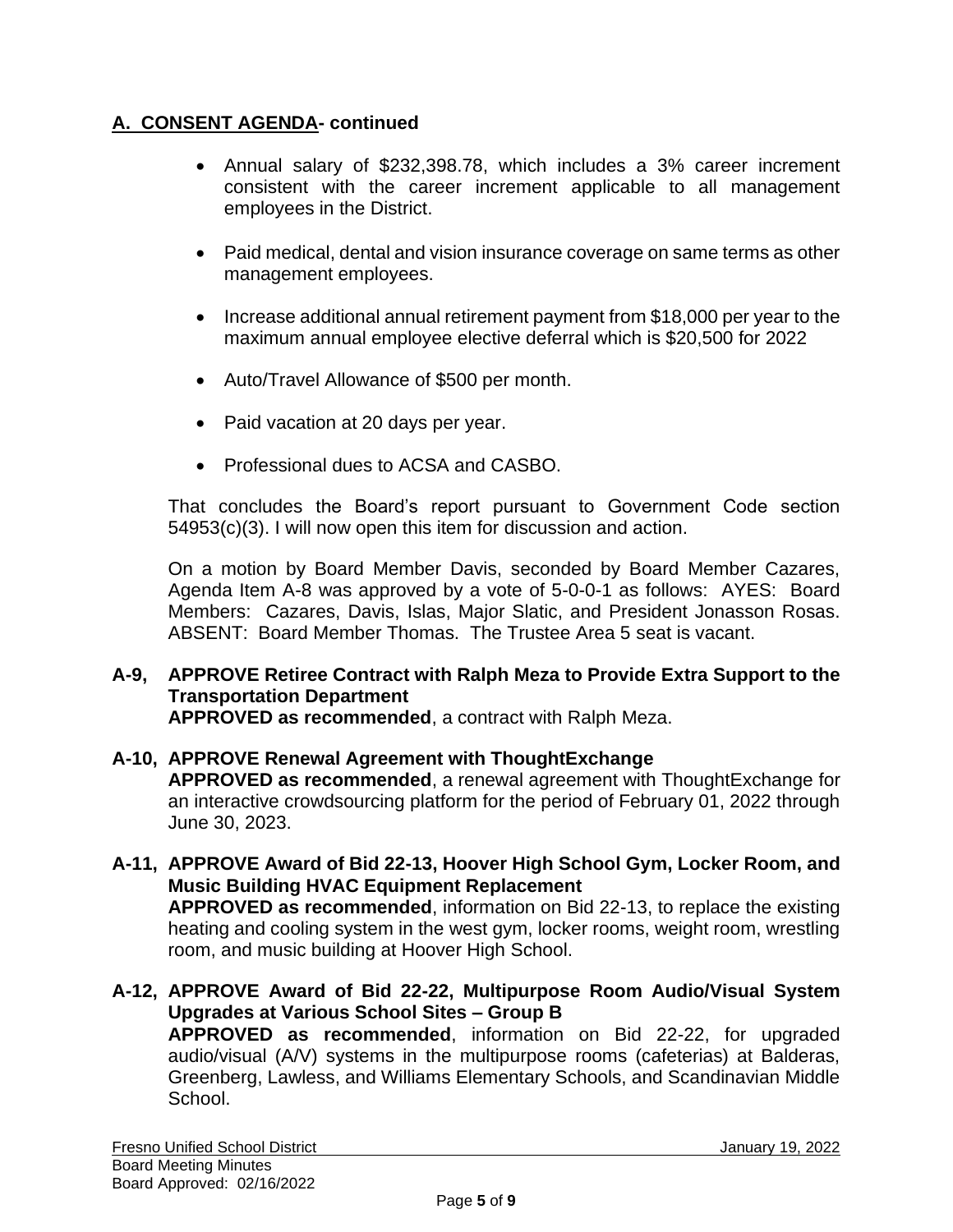## **A. CONSENT AGENDA- continued**

**A-13, APPROVE the 2022 List of Board Member Committees and Organizations APPROVED as recommended**, list of committees and organizations to which Board Members are appointed each year.

#### **A-14, RATIFY Change Orders**

**RATIFIED as recommended,** information on Change Orders for the following projects:

Bid 21-28 Sunnyside High School Boiler Replacement Change Order 1 presented for ratification \$27,109

Bid 21-32 Hamilton and Wawona K-8 Schools Safety and Security Camera Improvements Change Order1 presented for ratification (add days only)\$0

Bid 21-47 Sections B and C, Eaton and Rowell Elementary Schools Energy Management System Replacement

Change Order 2 (Eaton) presented for ratification \$4,630 Chang Order 1 (Rowell) presented for ratification \$4,630

#### **A-15, RATIFY the Filing of Notices 0f Completion**

**RATIFIED as recommended,** notices of Completion for the following projects, which have been completed according to plans and specifications.

Bid 21-25, Hoover High School Career Technical Education (CTE) Building and Construction Trades, Classroom Shop Improvements

Bid 21-32, Hamilton and Wawona K-8 Schools Safety and Security Camera Improvements

Bid 21-47, Section B, Eaton Elementary School Energy Management System Replacement

Bid 21-47 Section C, Rowell Elementary School Energy Management System Replacement

#### **OPPORTUNITY FOR UNSCHEDULED ORAL COMMUNICATIONS**

For the record, the Board received four requests to address the Board during Unscheduled Oral Communications. The individual's name along with a summary of topic are listed as follows:

- 1. Cindy Harris: Mask mandate.
- 2. Angelane Ahla: Opposition to vaccinations.
- 3. Cindy Fukyama: Opposition to vaccinations.
- 4. Erin Schuurman: Opposition to vaccinations.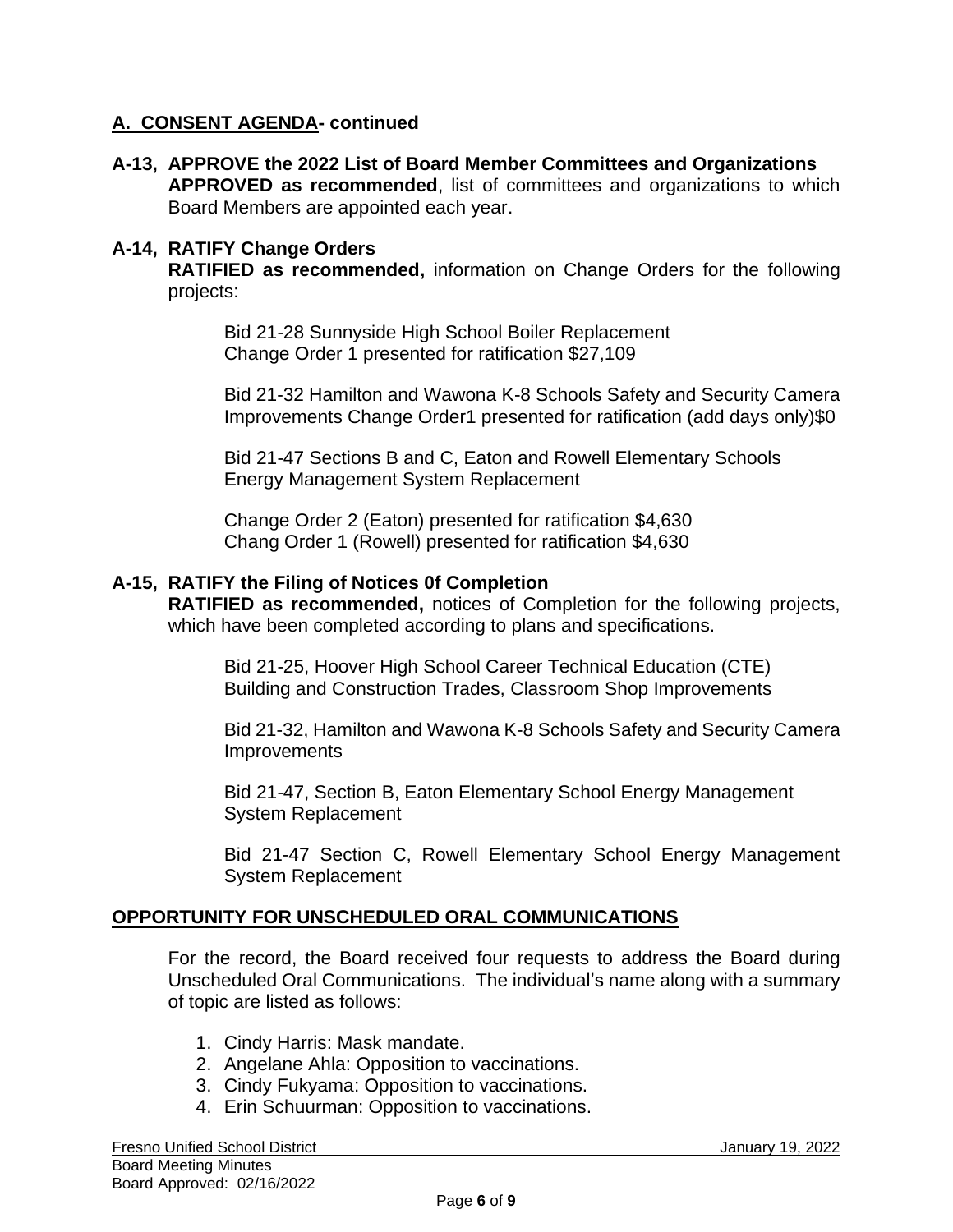## **B. CONFERENCE/DISCUSSION AGENDA**

## **B-16, PRESENT and DISCUSS Overview of Governor's 2022/23 Proposed State Budget**

#### **OPPORTUNITY for Public Comment on Agenda Item B-16**

For the record, the Board received zero requests to address the Board on Agenda Item B-16.

For the record, Board members has comments/questions pertaining to Agenda Item B-16. A summary is as follows: Requested clarity as to how the number trends presented on Slide No. 7 will be impacted if a recession occurs in 2024/25. Requested clarity as to what percentage rates these numbers will acquire after 2024/25. Requested clarity as to receiving one-time resources that could be aimed at talent development programs at high schools and middle schools without pathway programs; this would help ensure availability of those types of classes so students would not have to leave neighborhood schools to participate in pathway programs. Requested clarity on educator workforce, one-time resources, specifically in the area of teacher development; could resources be used to develop a teacher pathway program in middle and high school which would help the district develop their own workforce to fill vacancies. Requested clarity as to if the \$1.3 billion one-time resources to support new construction and modernization projects is tied to CTE buildings. Provided follow up comment to information presented on Slide No. 8 regarding School Services advocating and providing new information on negotiations for funding based on average daily enrollment and attendance; shared Board Members can help by following up with Legislative Leaders and Assembly Members. Requested clarity as what the staffing ratio will look like with a recession and declining enrollment. Requested clarity as to how much could the district absorb through attrition. Requested to have attrition information added to subsequent Board Communications or presentations. Recommended for the budget presentation cycle that departments with the least probability of change go later in the presentation cycle since the budget numbers are subject to change; this will help to avoid reviewing presentation too early and changes being made after the budget is adopted. Chief Financial Officer Santino Danisi and Superintendent Dr. Nelson were available to provide clarity.

## **C. RECEIVE INFORMATION & REPORTS**

There were no items received for this section of the agenda.

## **BOARD/SUPERINTENDENT COMMUNICATION**

**Board Clerk Islas** Recognized Ewing teachers for using their break time to paint the school restrooms with affirming and positive messages in both the English and Spanish language. Recognized that students in the McLane High School Dual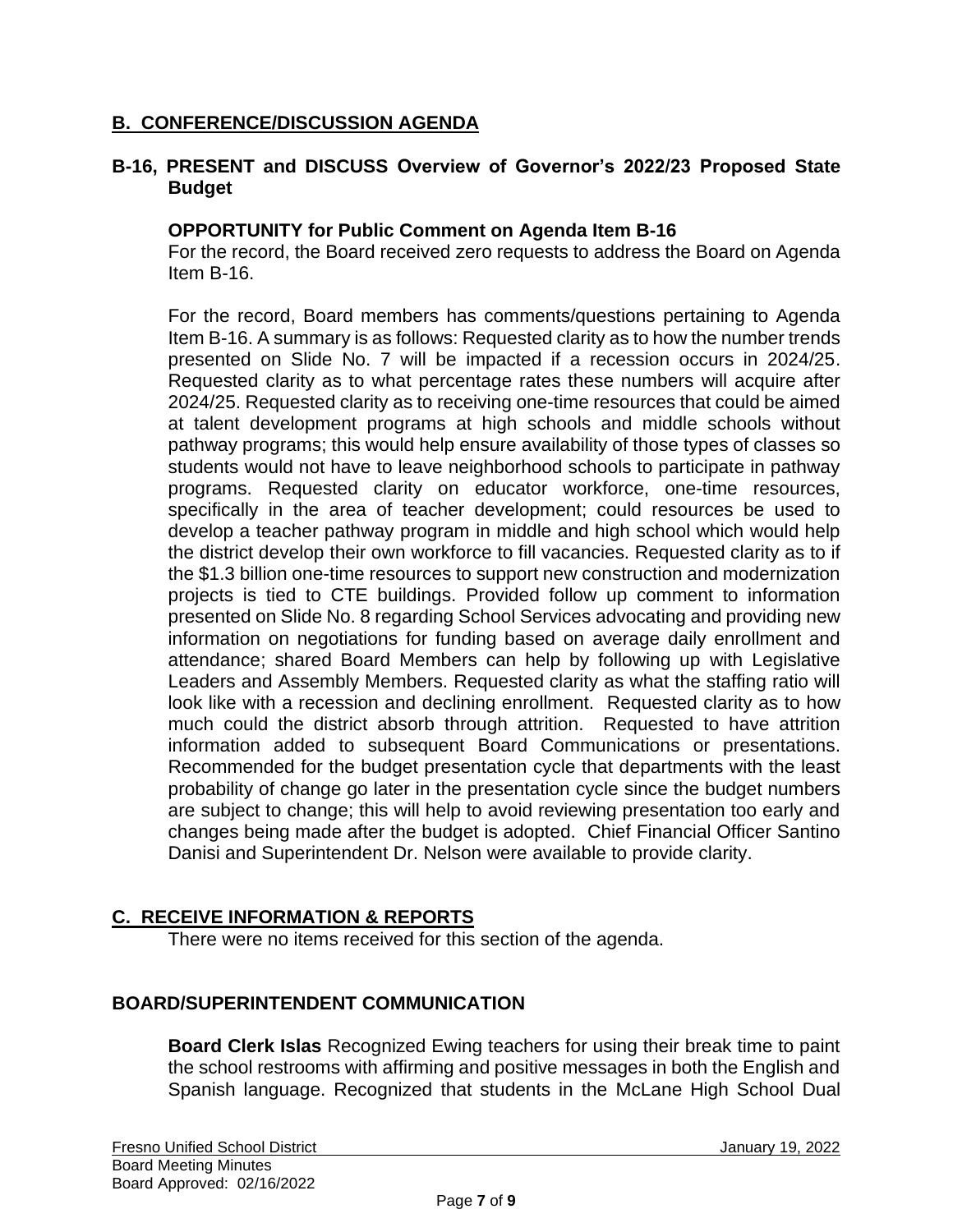Immersion Program received a collective 3.18 GPA; many of these students are taking AP courses in Spanish. Shared McLane is the only high school offering a Chicano Studies class in Spanish. Kudos to McLane as they are making an extra effort this year to ensure all dual immersion students are UC eligible. Commented as a person working in public health during the day it is hard to hear misinformation being communicated in a public format. Responded to the question about why the district continues to offer vaccinations. Shared that Fresno County in the past week has grown from approximately 125 cases per 100,000 population to 175 cases per 100,000 population, Fresno County has reached 2,426 deaths, an unvaccinated person is eight times more likely to be hospitalized and twenty-one times more likely to die of the virus. Explained this is part of the reason why we need to continue to offer vaccinations. Mentioned, in California 6.8 million lab confirmed COVID cases have been documented, 750,000 of those in the past week. 77,306 deaths of fellow Californians have occurred as a result to COVID. Commented on the importance of vaccinations, testing, and prevention. Commented the district is not mandating vaccinations but offering them to the community. Stated she believes in science and not anti-vaxxers.

**Member Davis:** Recognized the Student Advisory Board at Hoover High School, for leading a great zoom meeting. Commended the students who helped with the MLK Day of Service. Invited Superintendent Dr. Nelson and district staff to the Diversity Rally and Dance at Sunnyside High School, mentioned diversity is a strength in the Sunnyside region, the students and community are proud of where they come from. It is a wonderful experience, and all are encouraged to attend.

**Member Major Slatic:** Commented on parent concerns he has received regarding their children being vaccine shamed by fellow students and teachers. Commented parents asked him to speak to their children because they knew of his background in laboratory medicine and biotechnology Requested the Superintendent to provide a Board Communication on what the district has in a file as the scientific definition for the following: randomized, double blinded, and controlled studies on COVID related illness which are peer reviewed and published. Commented on an incident which occurred at Bullard High School on December 15 and 16, in which an adult posed as a student and trespassed on to the campus and into a P.E. class wherein the adult assaulted and battered a student. Commented the constituents in his community are asking if this resulted in a citation/arrest. Requested the Superintendent to place on a February board agenda an item addressing the fencing at Bullard High School. Requested a board communication be provided which addresses the possible increase to the daily rate for substitutes with math and science credentials. Referenced a Board Communication dated January 14, 2022, which stated between August 02 and December 17, 2021 only 10 substitute teachers with a math or science credential were available to cover for 367 math and science teachers who were absent, this is .279 of a percent. Commented it is a matter of doing something so substitutes with appropriate credentials are in our classrooms if a teacher is absent.